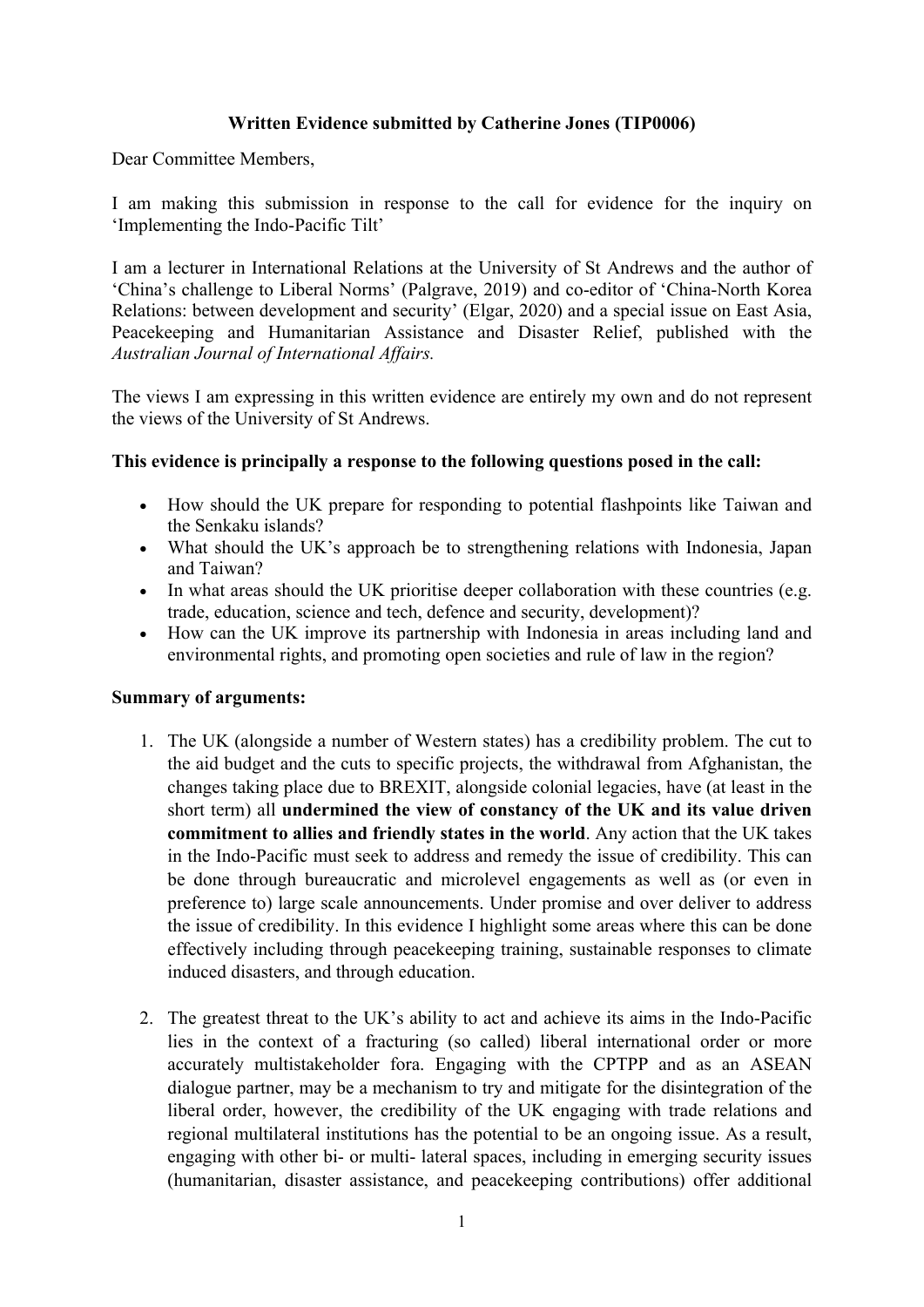spaces for UK engagement (including the ADB and other regional fora) to demonstrate the UK's constancy in their commitments. Taiwan's international status will make engaging with Taiwan in some of these spaces extremely difficult (Jones, 2020b).

- 3. Leadership is a problem in the region of Southeast and Northeast Asia. Both Indonesia and Japan (for different reasons) have problems in taking a lead and driving forwards an agenda, that may result in a penchant for multilateralism. However, the multilateral form adopted, tends to be consensus driven, slow moving, and frustrating for Western powers (including the UK), the absence of enforcement mechanisms can also be a cause of concern. If the UK seeks to engage with these powers either individually or multilaterally, the UK must move at the speed of the region not the preferred speed of the UK.
- 4. There is a risk that in the Indo-Pacific there is a tension between achieving nontraditional security successes (especially in relation to climate induced disasters) and achieving effective responses to traditional security challenges. Engagement with Indonesia and other regional partners may help in mitigating this tension.

# **Developed Arguments:**

### **Response to the questions:**

What should the UK's approach be to strengthening relations with Indonesia, Japan and Taiwan?

How can the UK improve its partnership with Indonesia in areas including land and environmental rights, and promoting open societies and rule of law in the region?

In what areas should the UK prioritise deeper collaboration with these countries (e.g. trade, education, science and tech, defence and security, development)?

- 5. Japan and Indonesia are key contributors to UN peacekeeping operations and contribute to humanitarian assistance and disaster relief activities. These are areas where there are potential practical synergies between the involvement of the UK with regional partners (both through bilateral and multilateral engagement platforms). They are also key areas where China contributes and engages with regional partners.
- 6. Following commitments made, Indonesia is a top ten contributor to [UN](https://peacekeeping.un.org/en/troop-and-police-contributors) [peace](https://peacekeeping.un.org/en/troop-and-police-contributors) [operations](https://peacekeeping.un.org/en/troop-and-police-contributors) (currently 8<sup>th</sup>, with 2790 troops contributed in July 2021). Of these 178 are female. However, Indonesia – like many troop contributing countries – struggles to achieve the [UN](https://peacekeeping.un.org/en/women-peacekeeping) [target](https://peacekeeping.un.org/en/women-peacekeeping) [of](https://peacekeeping.un.org/en/women-peacekeeping) [15%](https://peacekeeping.un.org/en/women-peacekeeping) [in](https://peacekeeping.un.org/en/women-peacekeeping) [military](https://peacekeeping.un.org/en/women-peacekeeping) [contingents](https://peacekeeping.un.org/en/women-peacekeeping) [and](https://peacekeeping.un.org/en/women-peacekeeping) [25%](https://peacekeeping.un.org/en/women-peacekeeping) [in](https://peacekeeping.un.org/en/women-peacekeeping) [other](https://peacekeeping.un.org/en/women-peacekeeping) [roles](https://peacekeeping.un.org/en/women-peacekeeping) [by](https://peacekeeping.un.org/en/women-peacekeeping) [2028](https://peacekeeping.un.org/en/women-peacekeeping). Despite this challenge, when Indonesia can contribute women to peace operations, and Indonesia's general contribution to UN PKO, their ability to engage with populations (especially in Islamic countries) has been recognised as being exemplary (Capie, 2016; Cook 2014; Jones, 2020a).
- 7. Indonesia's approach to peacekeeping focuses on engaging with local populations, seeking to build long term sustainable peace initiatives that are resilient after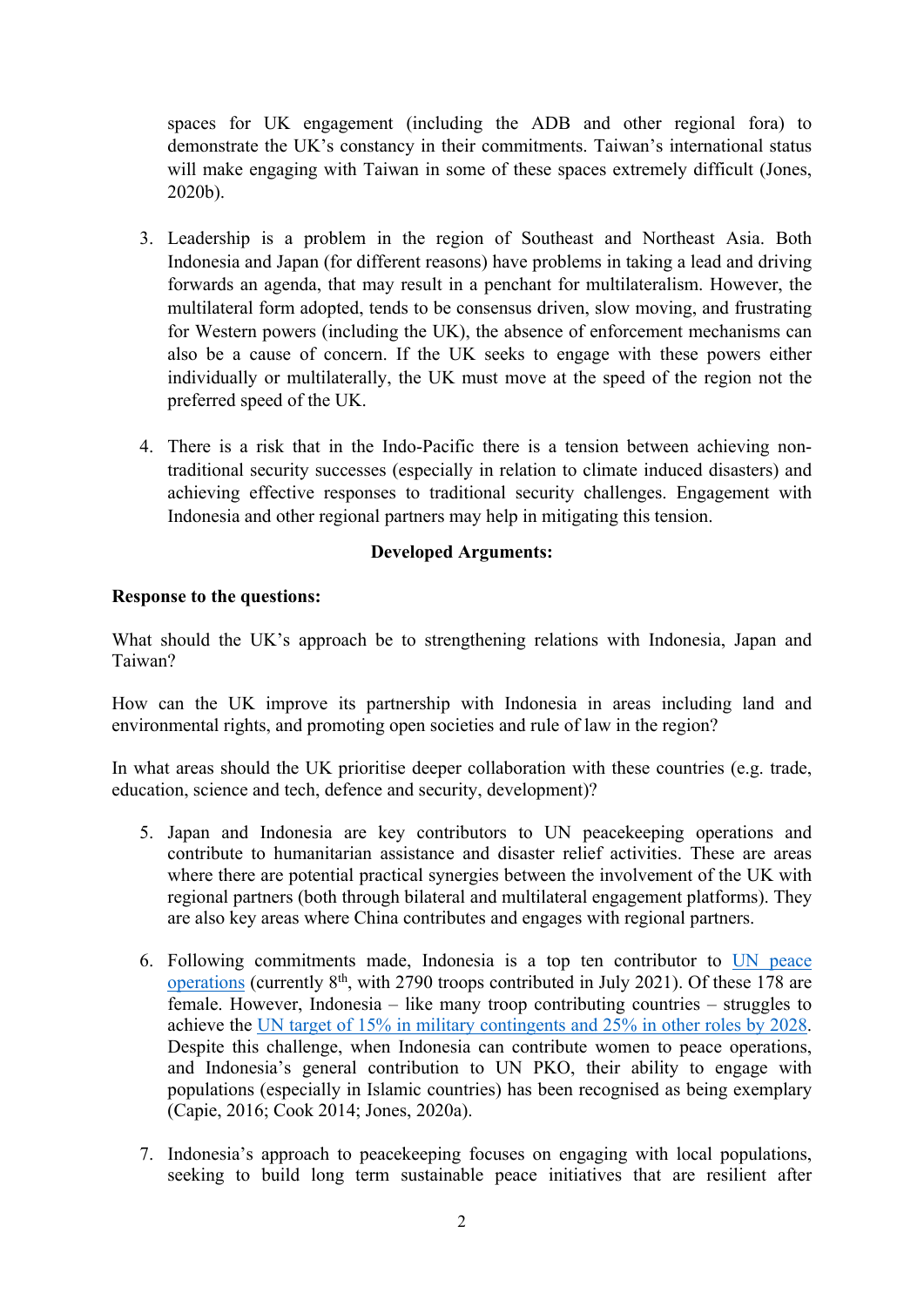peacekeepers have left, ensuring the conduct of peacekeepers is of the highest standards and they have had adequate pre-deployment training and experience to be successful in their role. These are all areas where there are potential practical synergies with the UK.

- 8. In a world where we are reconsidering how to do interventions, their purposes and their practice, regions and particularly regions where there are significant peacekeeping contributing states will become central in the conversations for how peacekeeping is done in the decades to come. The UN has previously recognised the growing role of regions in maintaining their own peace and security (S/2008/186\*\*) and as engines for potential innovation and new practices. Engaging with Indonesia, the peacekeeping training centre at Sentul, and international institutions presents an opportunity to contribute to a new locus of peacekeeping innovation. This engagement could be in providing opportunities to contribute to pre-deployment practice and exercises, supporting the development and acquisition of new approaches, but also adopting a stance of learning from Indonesian experiences in exchanging training with Sentul. It should also be noted that there is a network of peacekeeping training centres across the region of Southeast Asia with different areas of expertise, including (for example) medical training in Thailand. Engaging across these centres in a practical and pragmatic way should help to demonstrate long term commitment, support for initiatives lead by the region, and help to tangibly show the credibility of the UK's engagement.
- 9. Indonesia's approach to peacekeeping also links to its lessons learnt from responding to humanitarian disasters in Indonesia but also around Southeast Asia. In the decades ahead it is anticipated that due to climate change the Indo Pacific will experience increasing intensity and frequency of climate induced disasters (Jones, 2020a). These disasters, present a significant threat to life, disrupt economic growth and sustainable development. Examples of the hazards this can cause are evident in the Philippines, especially in disaster struck areas including in Mindanao. As a result, in causing these outcomes, there is also the potential to increase intra and interstate conflict. Avoiding loss of life, avoiding conflict, in this region are crucial under-recognised risks in achieving the Indo-Pacific tilt. Yet, they are spaces where the UK can provide concrete deep level engagements with the region, that foster collaboration.
- 10. What can the UK do to achieve this? Provide more subsidies for regional leaders to train at defence and other establishments in the UK. In many ways the UK does this at the Higher education level (in 2021 there are about 3000 Indonesian students at UK universities), but the reverse exchange is less evident. Supporting partnerships between UK institutions (potentially as an explicit objective through the Turing exchanges) would be very useful. But, also sponsoring (more) places at officer and other training courses for regional leaders has a benefit for all involved, enables the UK's participants to better understand the spaces they may be operating in and builds enduring networks for conflict de-escalation in the future.
- 11. China's contribution to supporting the regions peacekeepers is tangible. It has helped to train peacekeepers from Cambodia (current deployment of about 665 peacekeepers), has a significant peacekeeping training centre for police personnel near Beijing. As such, Beijing is providing practical support for the initiatives from the region. Similarly, China provides practical and timely assistance after natural and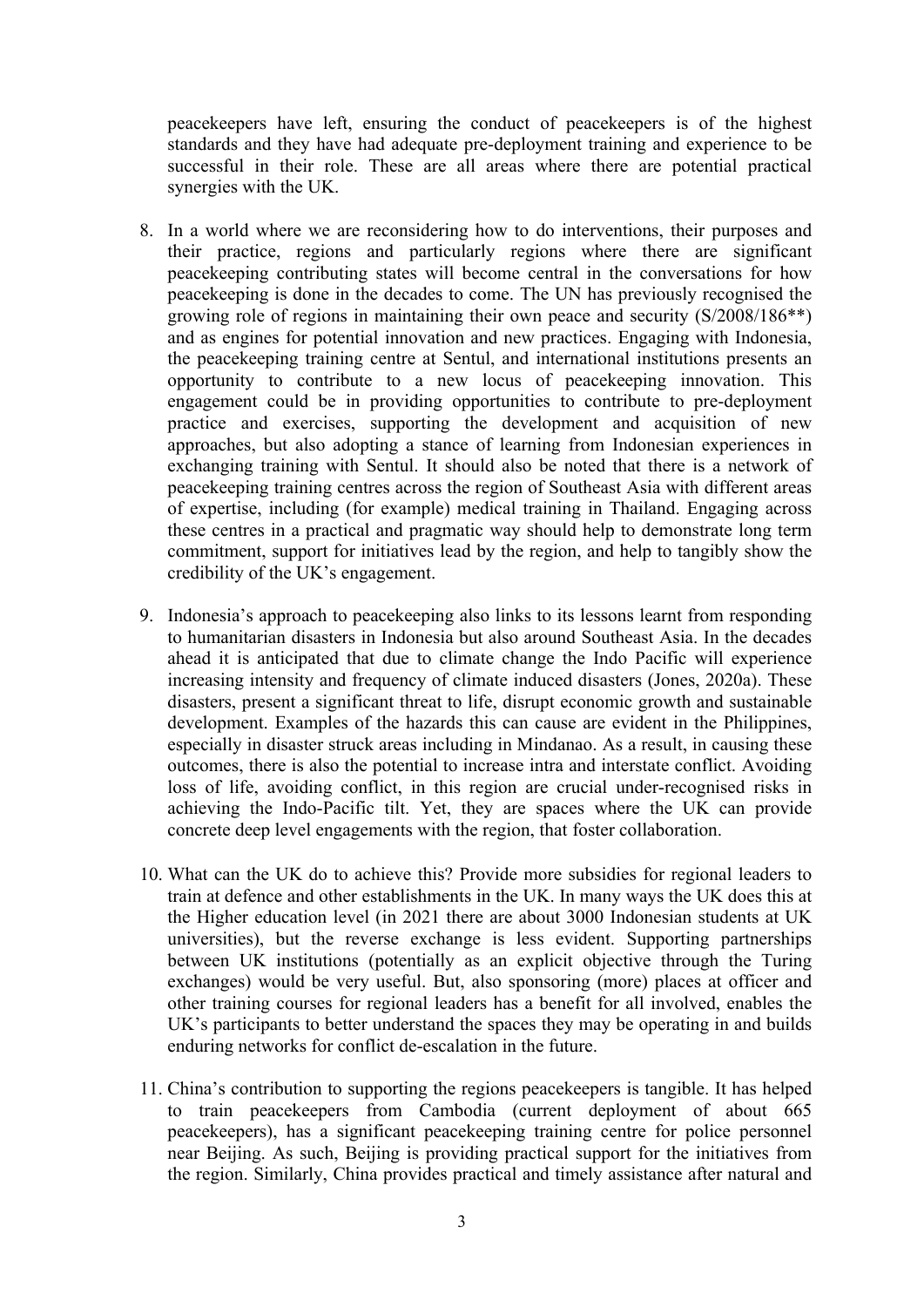other disasters (for example, rebuilding after the Boxing Day Tsunami in Indonesia 2004, and after Hurricane Yolanda – also known as Haiyan – in 2014).

- 12. The intersection of humanitarian-security-development are spaces that Japan has traditionally demonstrated its capabilities and expertise in the region. As a result, one means to deepen engagement with Japan may be to enhance Japan's – already extensive (Mulloy, 2020) – capacities and for the UK to learn more from Japan's expertise in responding to both regional disasters and peacekeeping operations.
- 13. The UK does not need to compete in these areas. China's provision of training should not be viewed – de facto – as a threat or a challenge. Nonetheless, it should be recognised that this is a space through which China can inform what peacekeeping and humanitarian assistance is, how it should be conducted, by whom and with what resources. In part this may be necessary because China does not hold one of the leadership roles in the major organs of the UN and therefore its ability to shape these actions within the UN system is more limited. It is also a series of places where China and Chinese individuals can build networks for the future.
- 14. Enhancing offers and places for support and assistance to other regional approaches could form a vital part of the UK's regional engagement. This has the benefit of trying to mitigate for the legacies of colonialism in the region, and may help to address the issue of credibility, by supporting initiatives that the region has already set up and are at the intersection of Japan and Indonesia's current practices and approaches, and subtly challenge the space for action that China has in the region.
- 15. The essential component of this engagement must be to engage alongside the region, at its tempo for institution and framework building. A useful analogy is to see the region as a multi-lane motorway. Different issues progress faster or slower at different times. Economic engagement has traditionally been 'in the faster lane' whereas traditional security cooperation has been in the slower lane, and nontraditional cooperation is somewhere in the middle. But, they are all on the same motorway, they cannot be treated as discrete from each other, instead they are all interconnected.
- 16. Practical Actions could include: Provide greater funding and resources for the [AHA](https://ahacentre.org/) [centre](https://ahacentre.org/) to support both disaster responses and prediction; Increase engagement and knowledge sharing (including exchanges) with the [National](https://resiliencecouncil.ph/our-partners/) [Resilience](https://resiliencecouncil.ph/our-partners/) [Council](https://resiliencecouncil.ph/our-partners/) of the Philippines and the [Manila](http://www.observatory.ph/) [Observatory;](http://www.observatory.ph/) provide Data driven analysis and engagement – one of the challenges in responding to hurricane Yolanda (Haiyan) in the Philippines in 2013 and in other regional disasters was in having the data and skills to effectively respond. The absence of data impacts on the ability for all regional states and organisations to be able to provide timely and effective support and disaster management. Whereas the UK may seldom be in a position to provide timely responses, the UK can – through education and research links and expertise – improve the information basis to enable other states (including Japan, Indonesia, Singapore and Malaysia) to more effectively respond. Generating this data and engaging with local populations to create solutions is where the UK has some outstanding expertise. But the key to leveraging this comparative expertise is to connect the dots.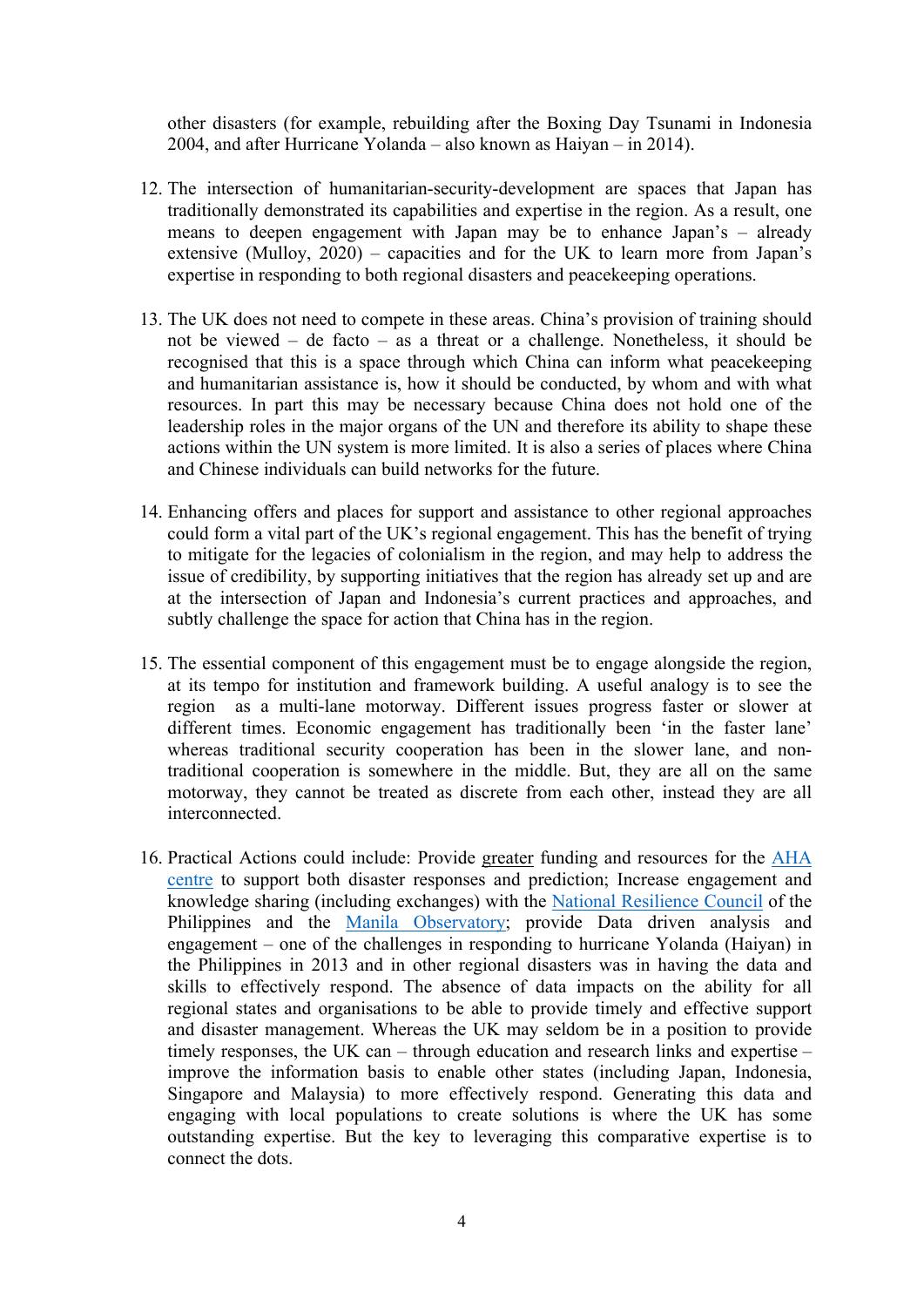## *Traditional and Non-traditional security and engagement*

- 17. These spaces of connection also offer the potential for engagement in terms of both traditional security challenges and non-traditional challenges (including environmental / food / health security). There is the potential that there are opportunities to build practical connections with Japan and Indonesia as well as China in the non-traditional spaces.
- 18. Human Security Japan has been a leader in terms of providing conceptual thinking on the issue of human security and in providing and developing practical expertise in addressing insecurity. Japanese human security is focused on freedom from wants (including food and development). As a result, the Asian Development Bank and Japan International Cooperation Agency – JICA (Japan's Overseas development agency) – have developed significant programmes of assistance and support for the region and regional projects. As an engaged party with the ADB, there is a clear opportunity to reinforce the work already done in connection to the region through this body rather than only seeking to develop new connections (through, for example, the ASEAN dialogue partner status). Specifically, using the UK involvement with the ADB to champion areas that can be seen as an addition to China's offer – for example, Sinovac has been prominent in its distribution in the Asia Pacific, yet the contribution of the ADB to the Asia Pacific Vaccine Facility has been less prominent even though millions has been contributed to the states in the region to support their vaccine roll out addressing this difference in prominence is important as a first step.
- 19. Supporting longer term projects that aim to rebuild the region, address the challenges of those living in poverty or near poverty, and making their livelihoods more sustainable in the face of emerging threats should be a key priority for the UK in its engagement with these bodies.

### **Response to the question: How should the UK prepare for responding to potential flashpoints like Taiwan and the Senkaku/Diaoyu islands?**

- 20. The UK can play a leading role in developing new approaches for governing ocean spaces that could inform how flashpoints are responded to but also how they are understood as problems. Although, these spaces are commonly seen as traditional security spaces and sovereignty disputes, they are also contests for resources, and present a critical space to consider the health of the marine environment and ecology.
- 21. In generating this contribution to both understanding and usage it is important to highlight the work that already exists. Geoffrey Till and Geoff Sloan have written extensively on the maritime space and its usage. Yet, in terms of governance and international relations, Bueger and Edmunds (2017) have characterised this space being subject to 'seablindness' where there is a focus on 'hot spots' – for example the Arctic (Buitrago and Schiender, 2020; Byers 2017) the China's maritime disputes (Freeman, 2020; Hayton, 2014) without a global and holistic approach. Hence, in responding to the potential flashpoints **the UK can and should convene a new commission on the global oceans.** Deliberately making space and driving forwards change to how we understand these spaces that it more fit for the 21st century. That dialogue must be inclusive of the small island states, but also the emerging powers must have an ability to shape a new framework if it is to survive. This discussion must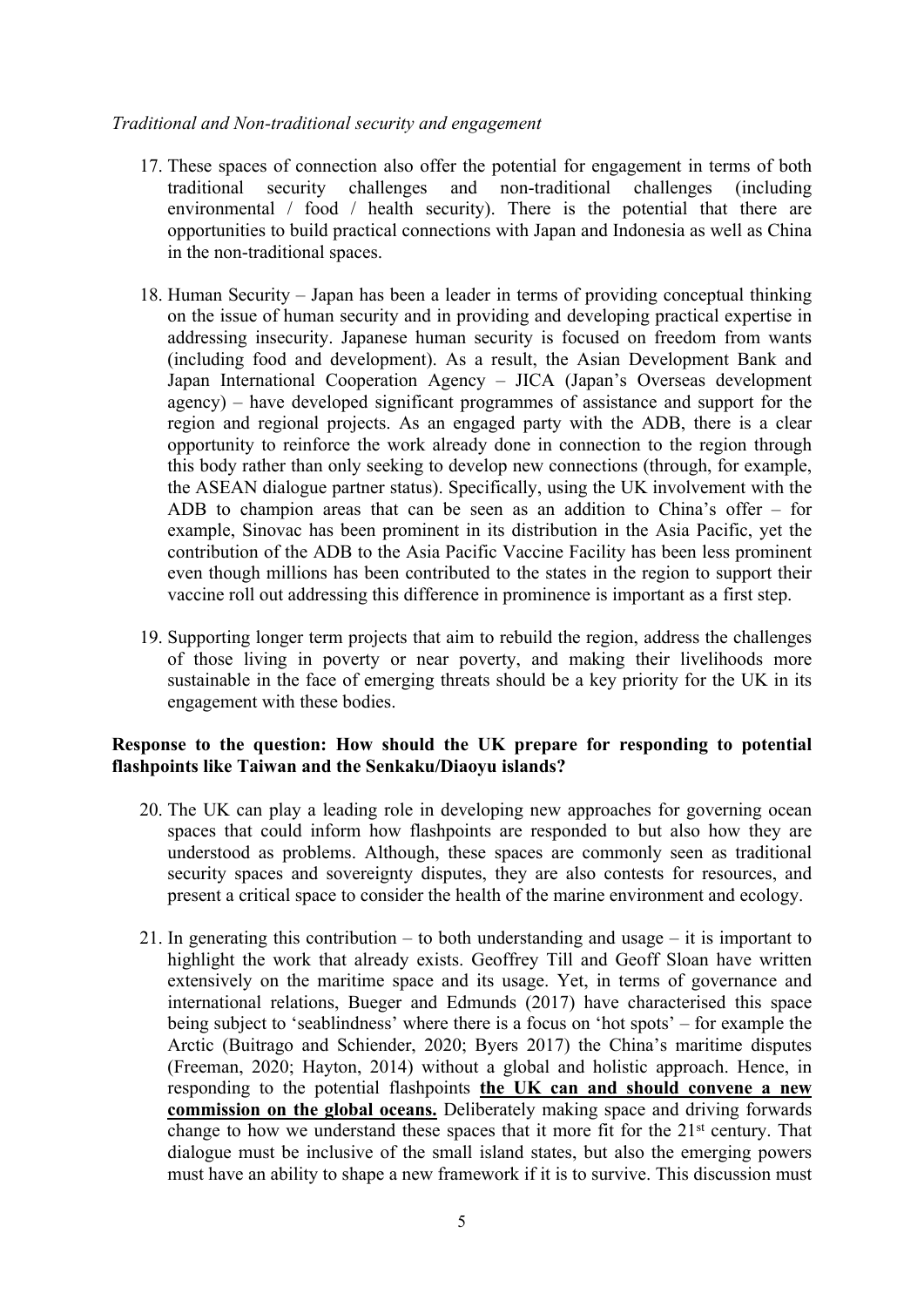include areas of sovereignty, security, climate, marine protection, environmental degradation, and issues of both authority and accountability.

22. Addressing the challenge of the oceans will be a vital contributor to addressing the challenges facing the climate, which in turn increase the existing regional tensions in the Indo-Pacific. The oceans will not be a panacea for other challenges but they play a vital role in either escalating or de-escalating existing issues that are ripe to produce tension and potentially conflict.

#### **Refence List:**

Bueger, Christian, and Timothy Edmunds. 2017. "Beyond Seablindness: A New Agenda for Maritime Security Studies." *International Affairs* 93 (6): 1293–1311.

Buitrago, Sybille Reinke de, and Patricia Schneider. 2020. "Ocean Governance and Hybridity: Dynamics in the Arctic, the Indian Ocean, and the Mediterranean Sea." *Global Governance: A Review of Multilateralism and International Organizations* 26 (1): 154–75.

Byers, Michael. 2017. "Crises and International Cooperation: An Arctic Case Study." *International Relations*, October. https://doi.org/10.1177/0047117817735680.

Capie, David. 2016. "Indonesia as an Emerging Peacekeeping Power: Norm Revisionist or Pragmatic Provider?" *Contemporary Southeast Asia* 38, no. 1 (2016): 1–27. [http://www.jstor.org/stable/24916593.](http://www.jstor.org/stable/24916593)

Cook, A. D. B. 2014. Southeast Asian Perspectives on UN Peacekeeping, *Journal of International Peacekeeping*, *18*(3-4), 154-174. doi: [https://doi.org/10.1163/18754112-](https://doi.org/10.1163/18754112-1804003) [1804003](https://doi.org/10.1163/18754112-1804003)

Jones, Catherine. 2020a. Regional architects: defining Taiwan out?, *Contemporary Politics*, 26:1, 60-83, DOI: [10.1080/13569775.2019.1627845](https://doi.org/10.1080/13569775.2019.1627845)F

Jones, Catherine. 2020b. South East Asian powers and contributions to peacekeeping operations: UN-ASEAN partnering for peace?, Australian Journal of International Affairs, 74:1, 89-107, DOI: [10.1080/10357718.2019.1693501](https://doi.org/10.1080/10357718.2019.1693501)

Freeman, Carla P. 2020. "An Uncommon Approach to the Global Commons: Interpreting China's Divergent Positions on Maritime and Outer Space Governance." *The China Quarterly* 241: 1–21.

Hayton, 2014. *South China Sea*. Yale University Press.

Mulloy, Garren 2020. Japan, Asian, and Global broader peace operations: functional engagement amid regional estrangement, Australian Journal of International Affairs, 74:1, 14-34, DOI: [10.1080/10357718.2019.1693500](https://doi.org/10.1080/10357718.2019.1693500)